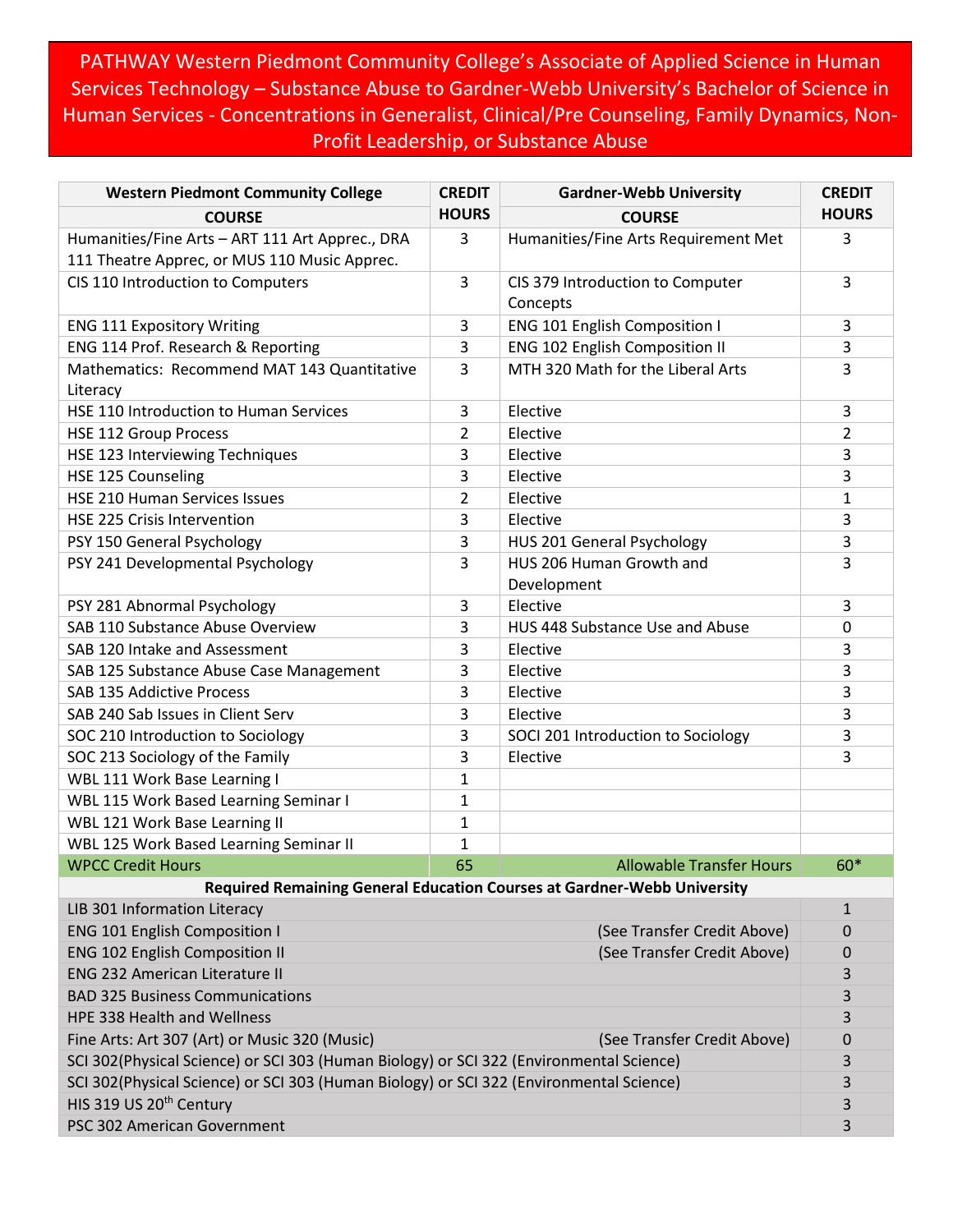| <b>Total Hours</b>                                                  | $121*$   |  |  |
|---------------------------------------------------------------------|----------|--|--|
| <b>Gardner-Webb Hours</b>                                           | $61*$    |  |  |
| <b>Elective Hours</b>                                               | 3        |  |  |
| HUS 448 Substance Use and Abuse<br>(See Transfer Credit Above)      | 0        |  |  |
| HUS 406 Psychology of Personality                                   | 3        |  |  |
| HUS 399 Community Resource Development<br>3                         |          |  |  |
| <b>Concentration in Substance Abuse</b>                             |          |  |  |
| HUS 416 Leadership in the Helping Profession                        | 3        |  |  |
| HUS 413 Understanding Nonprofit Organizations                       | 3        |  |  |
| HUS 399 Community Resource Development<br>3                         |          |  |  |
| <b>Concentration in Non-Profit Leadership</b>                       |          |  |  |
| <b>HUS 440 Family Dynamics</b>                                      | 3        |  |  |
| HUS 412 Psychology of Aging                                         | 3        |  |  |
| HUS 399 Community Resource Development                              | 3        |  |  |
| <b>Concentration in Family Dynamics</b>                             |          |  |  |
| HUS 406 Psychology of Personality                                   | 3        |  |  |
| HUS 402 Introduction to Counseling                                  | 3        |  |  |
| HUS 320 Introduction to Clinical Practice<br>3                      |          |  |  |
| <b>Concentration in Clinical / Pre-Counseling</b>                   |          |  |  |
| <b>Elective Hours</b>                                               | 3        |  |  |
| HUS 498 Internship in Human Services                                | 3        |  |  |
| HUS 497 Internship in Human Services                                | 3        |  |  |
| HUS 495 Internship in Human Services                                | 3        |  |  |
| HUS 448 Substance Use and Abuse<br>(See Transfer Credit Above)      | 0        |  |  |
| <b>HUS 440 Family Dynamics</b>                                      | 3        |  |  |
| HUS 416 Leadership in the Helping Profession                        | 3        |  |  |
| HUS 413 Understanding Nonprofit Organizations                       | 3        |  |  |
| HUS 412 Psychology of Aging                                         | 3        |  |  |
| HUS 406 Psychology of Personality                                   | 3        |  |  |
| HUS 402 Introduction to Counseling                                  | 3        |  |  |
| HUS 399 Community Resource Development                              | 3        |  |  |
| HUS 374 Psychology of Religion                                      | 3        |  |  |
| <b>HUS 320 Introduction to Clinical Practice</b><br>3               |          |  |  |
| <b>Concentration in Generalist (Choose 3 Courses)</b>               |          |  |  |
| HUS 499 Applications in Human Services                              | 3        |  |  |
| HUS 426 Crisis, Trauma, and Intervention Strategy                   | 3        |  |  |
| HUS 411 Applied Psychopathology                                     | 3        |  |  |
| HUS 404 Case Management and Assessment                              | 3        |  |  |
| HUS 311 Diversity and Multicultural Foundations in Human Services   | 3        |  |  |
| <b>HUS 304 Human Services Profession</b>                            | 3        |  |  |
| <b>HUS 302 Group Dynamics</b>                                       | 3        |  |  |
| HUS 300 Ethical Issues in Human Services                            | 3        |  |  |
| HUS 206 Human Growth and Development<br>(See Transfer Credit Above) | 0        |  |  |
| (See Transfer Credit Above)<br>HUS 201 General Psychology           | $\Omega$ |  |  |
| <b>Required Courses in Human Services</b>                           |          |  |  |
| MTH 320 Math for the Liberal Arts<br>(See Transfer Credit Above)    | 0        |  |  |
| REL 301 New Testament Survey                                        | 3        |  |  |
| REL 300 Old Testament Survey                                        | 3        |  |  |